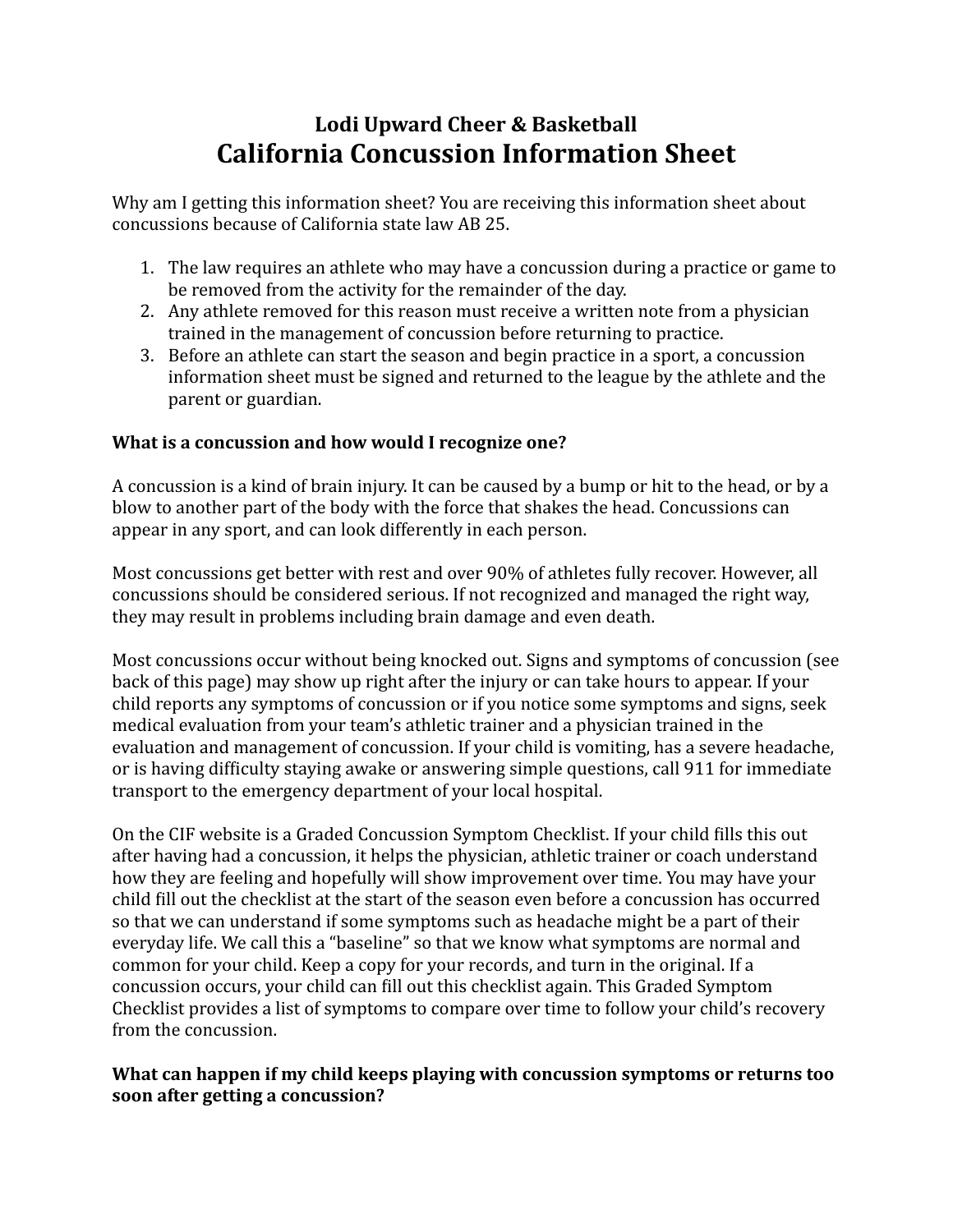Athletes with the signs and symptoms of concussion should be removed from play immediately. There is NO same day return to play for a youth with a suspected concussion. Youth athletes may take more time to recover from concussion and are more prone to longterm serious problems from a concussion.

Even though a traditional brain scan (e.g., MRI or CT) may be "normal", the brain has still been injured. Animal and human research studies show that a second blow before the brain has recovered can result in serious damage to the brain. If your athlete suffers another concussion before completely recovering from the first one, this can lead to prolonged recovery (weeks to months), or even to severe brain swelling (Second Impact Syndrome) with devastating consequences.

There is an increasing concern that head impact exposure and recurrent concussions may contribute to long-term neurological problems. One goal of concussion education is to prevent a too early return to play so that serious brain damage can be prevented.

## Signs observed by teammates, parents and coaches include:

- Looks dizzy
- Slurred speech
- Looks spaced out
- Shows a change in personality or way of acting
- Confused about plays
- Can't recall events before or after the injury
- Forgets plays
- Seizures or "has a fit"
- Is unsure of game, score, or opponent
- Any change in typical behavior or personality
- Moves clumsily or awkwardly
- Passes out
- Answers questions slowly

#### Symptoms may include one or more of the following:

- Headaches
- Loss of memory
- "Pressure in head"
- "Don't feel right"
- Nausea or throws up
- Tired or low energy
- Neck pain
- • Sadness
- Has trouble standing or walking
- Nervousness or feeling on edge
- Blurred, double, or fuzzy vision

#### • Irritability

- Bothered by light or noise
- More emotional
- Feeling sluggish or slowed down
- Confused
- Feeling foggy or groggy
- Concentration or memory problems
- Drowsiness
- Repeating the same question/comment
- Change in sleep patterns
- How is Return to Play (RTP) determined?